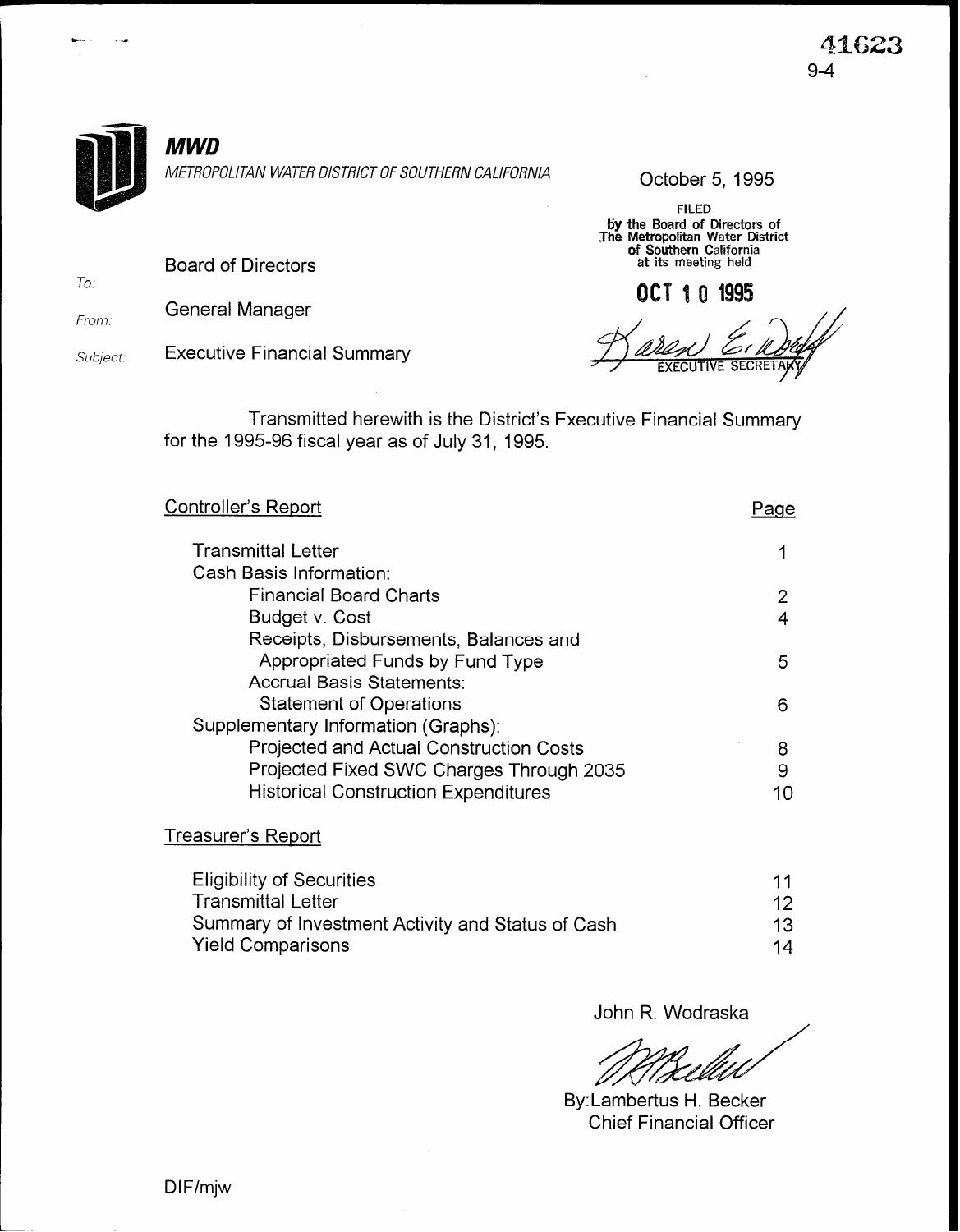

October 5,1995

 $T_{O}$ : General Manager

- From: Controller
- Subject: Monthly Financial Summary

Transmitted herewith is the Monthly Financial Summary as of July 31, 1995. Included in the report are the following statements:

- Financial Board Charts
- Budget v. Cost Report
- $\bullet$   $\;$  Statement of Receipts, Disbursements, and Balances by Fund
- Statement of Operations--Accrual Basis
- Supplementary Information

There were no appropriations closed in the month of July 1995.

Jurd Sundcast

David I. Furukawa

Encl.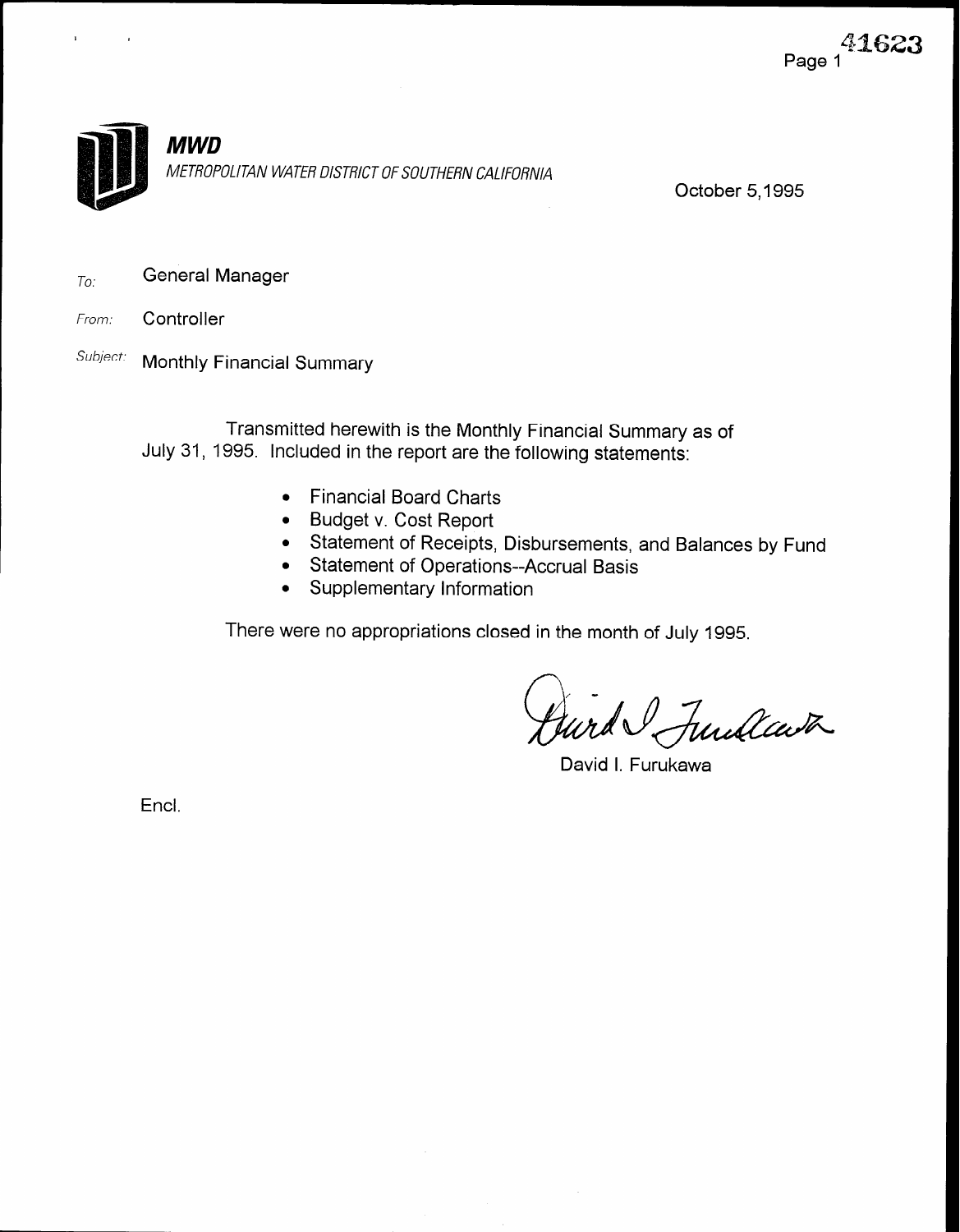This section uses the following tracking code :  $\sqrt{\mathcal{Z}_{\alpha}}$ This section uses the following index code :  $41623$ 



## Page Place Holder Sheet / Page Tracking Sheet

## Page Place Holder Sheet

This sheet stands in for a section consisting of  $\underline{\hspace{1cm}}\hspace{1cm} Q$  total number of pages in this document, including those starting at page number  $\frac{Z}{\ }$  and ending with page number  $10$  as numbered in the document.

| Page Tracking Sheet |  |
|---------------------|--|
|---------------------|--|

This section of \_\_\_\_\_\_\_\_\_\_ total number of pages has been pulled from the document titled:

I

This section was pulled for seperate processing due to:

 $\mathbf{v}$ 

| $\Box$ Duplex Pages       |
|---------------------------|
| $\Box$ Simple Binding     |
| $\Box$ Special Binding    |
| $\Box$ Mounted Components |
| $\Box$ Page Material      |

- □ Page Size
- D Damaged Page
- $\Box$  Text on Screen
- **D** Image Only Pages
- $\square$  Page Rotation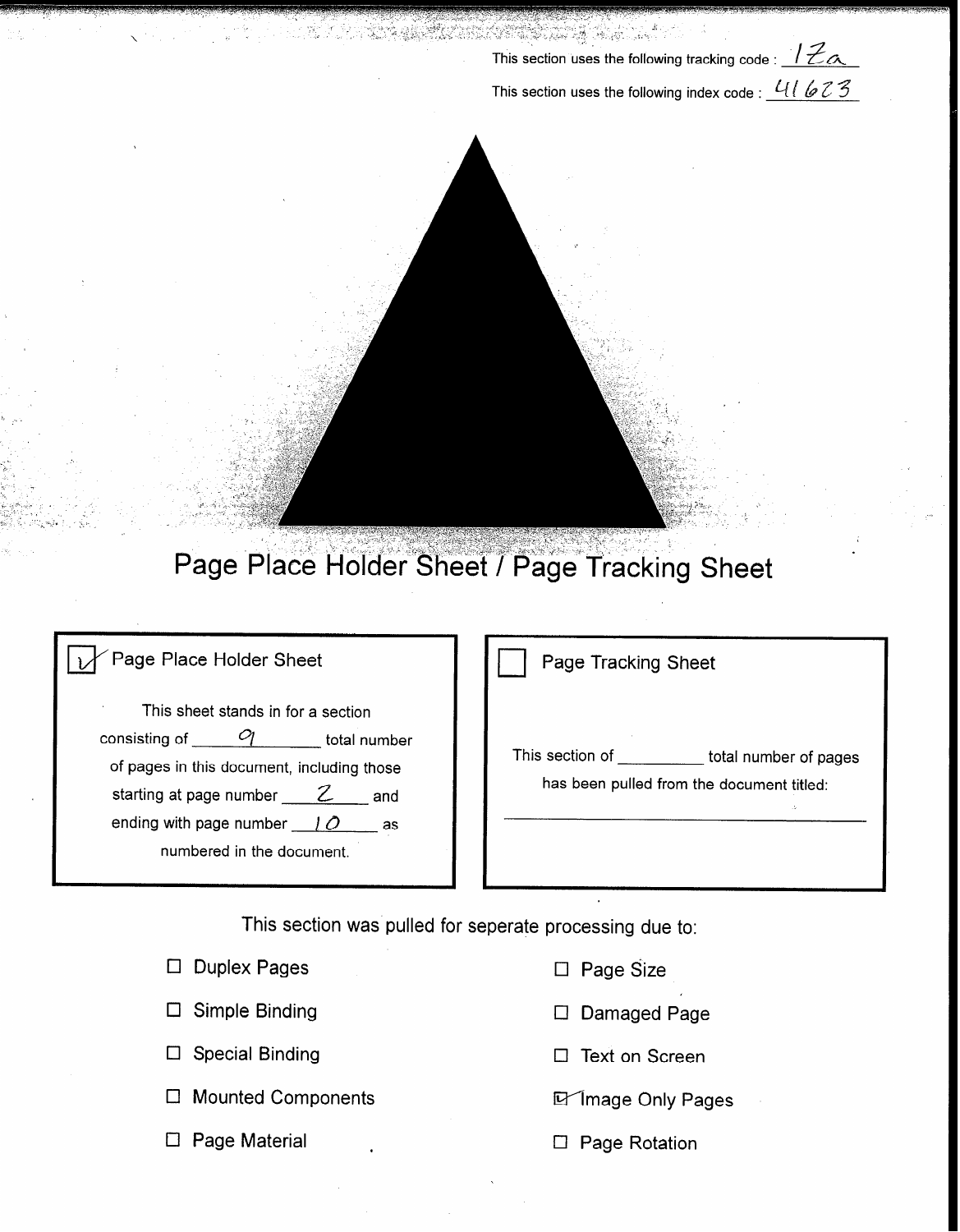

August 21,1995

Board of Directors

From: General Counsel

To:

Subject: Review as to Eligibility of Securities Invested in by the Treasurer for the Month of July 1995

> Pursuant to Sections  $2741(a)$  and  $5101(b)(5)$  of the Administrative Code, this office has examined the Treasurer's Monthly Report to the Board for the month of July 1995 covering the investment of securities for that period. The reported forms of investment are within the eligible group of securities authorized by Section  $5101(b)(2)$  of the Administrative Code, and as of the end of the month are within the percentage constraints specified in that section.

1. Thegang / C

SBB:gm memo-sb\tres795 .doc

cc: J. R. Wodraska L. H. Becker D. I. Furukawa R. N. Marumoto

jr" --.-\_,\_\_ .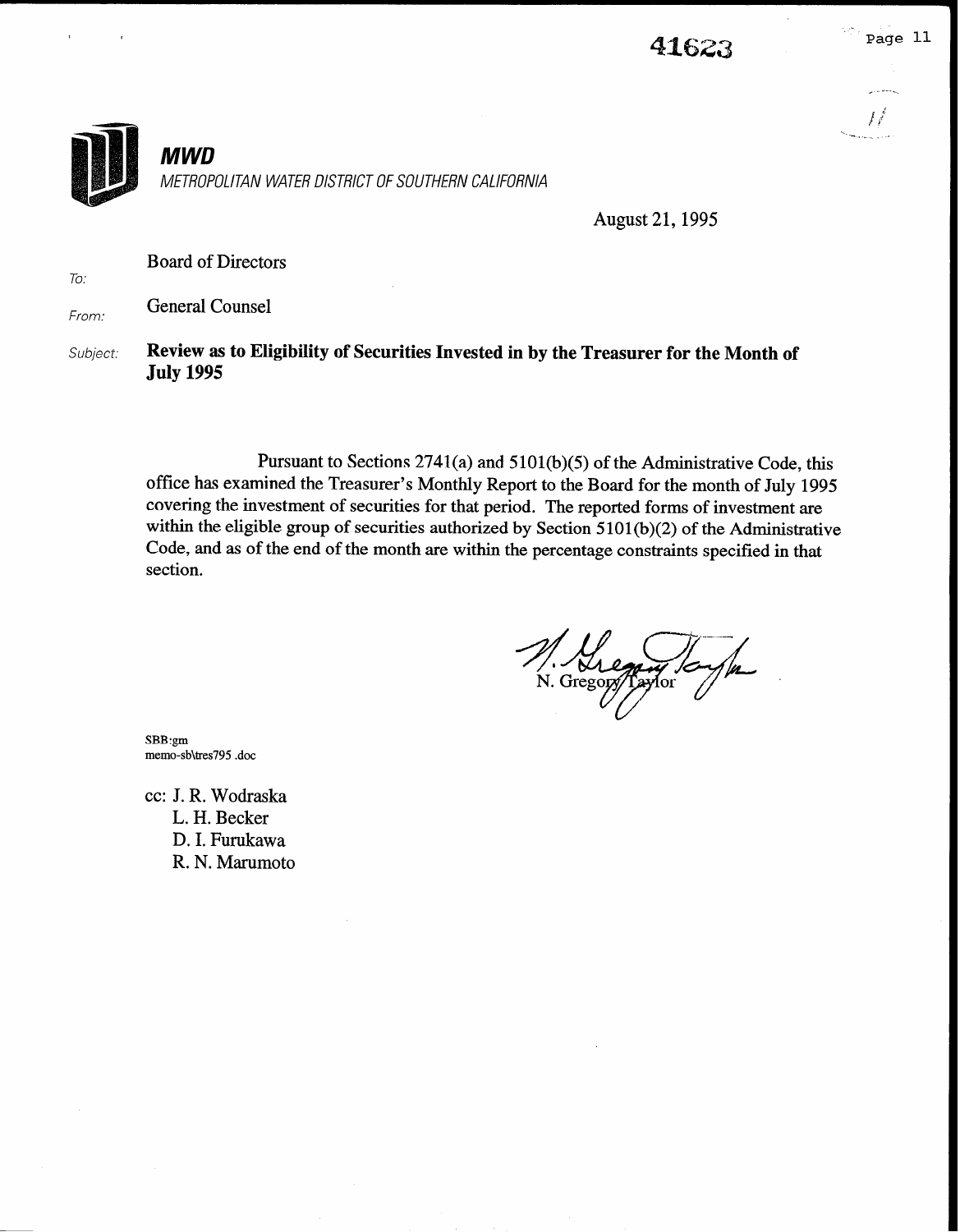

 $\rightarrow$  Page 12



August 16,199s

To: General Manager

From: Treasurer

Subject: Treasurer's Monthly Report - July 1995

This letter transmits a summary report of investments and cash balances and yield comparisons for the end of the current month. A detail report of investments is filed each month with the Executive Secretary. the MWD Administrative Code. These reports are required by Section 5 114 of All of the investments comply with Chapter 5 101 of the MWD Administrative Code and the Investment Policy dated January 11, 1994.

District investments and cash balances are held in various funds designated for certain purposes as follows:

|                                     | Book Value    | Market Value  |
|-------------------------------------|---------------|---------------|
| <b>Operating Funds</b>              | \$281,584,000 |               |
| <b>State Water Contract Fund</b>    | 24,921,000    |               |
| Debt Service Funds                  | 63,989,000    |               |
| <b>Rate Stabilization Funds</b>     | 250,790,000   |               |
| Total                               | \$621,284,000 | \$630,248,000 |
| <b>Construction and Trust Funds</b> | \$395,096,000 | \$400,583,000 |

|                  | <b>Interest Earnings</b> |                               |                                      |                    |
|------------------|--------------------------|-------------------------------|--------------------------------------|--------------------|
|                  | <b>Month</b>             | <b>Fiscal Year</b><br>to Date | Weighted Average<br>Days to Maturity | Portfolio<br>Yield |
| <b>July 1995</b> | \$5,108,564              | \$5,108,564                   | 371                                  | 6.04%              |
| <b>July 1994</b> | \$4,069,798              | \$4,069,798                   | 356                                  | 4.71%              |

Pozef | Maru<del>n 8</del>

RNM:yc

**Attachments**